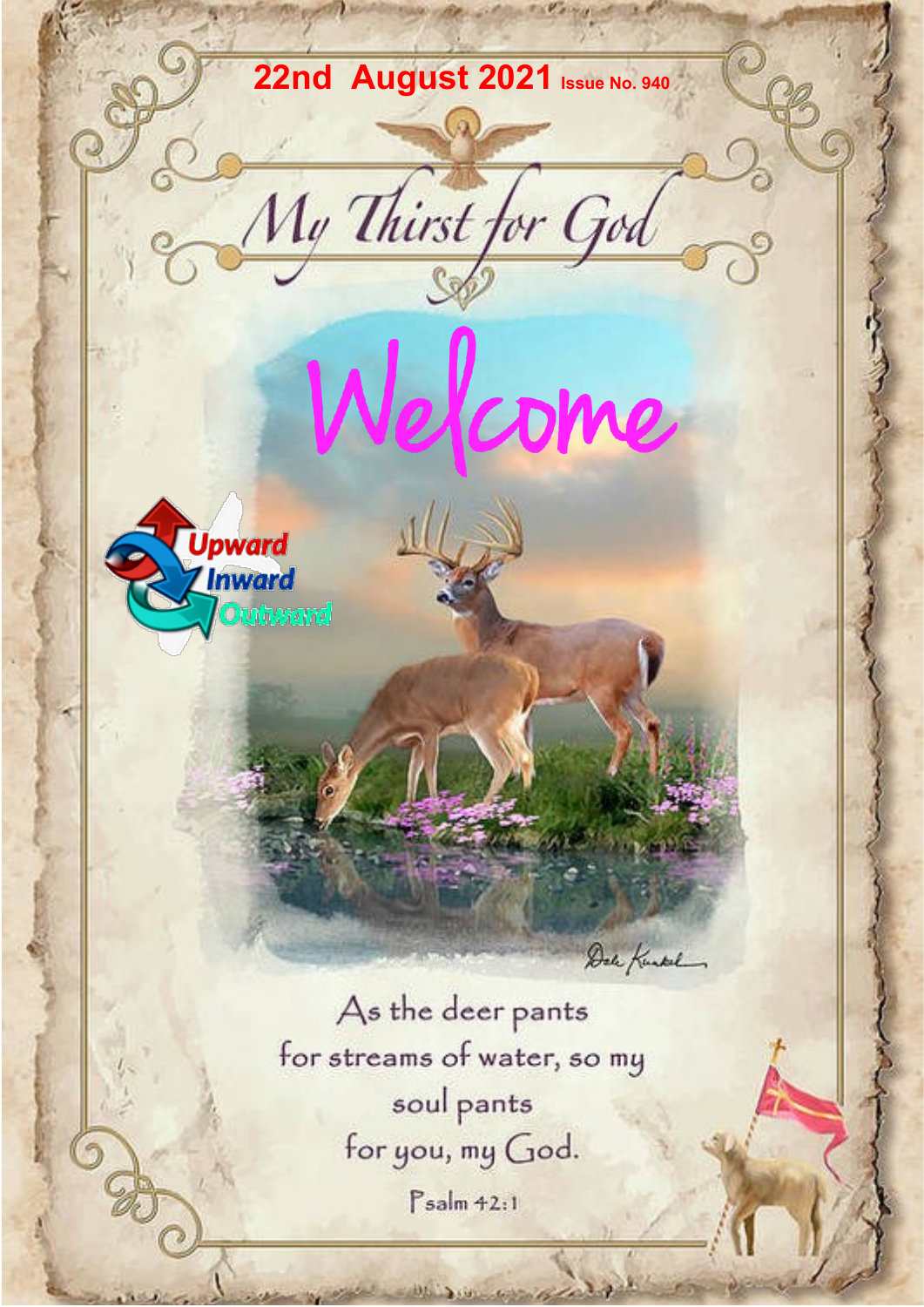# **YOU TUBE SUNDAY SERVICE STREAMING LINK YOU TUBE SUNDAY SERVICE STREAMING LINK**

**[https://www.youtube.com/channel/UCqTPdwPeUXD1TIFuG76xLfg](https://nam12.safelinks.protection.outlook.com/?url=https%3A%2F%2Fwww.youtube.com%2Fchannel%2FUCqTPdwPeUXD1TIFuG76xLfg&data=04%7C01%7C%7C98819de32b254e54143f08d89b609eed%7C84df9e7fe9f640afb435aaaaaaaaaaaa%7C1%7C0%7C637430186562964999%7CUnknown%7CTWFpbGZsb3d8e) <https://www.youtube.com/channel/UCqTPdwPeUXD1TIFuG76xLfg>**

### **[PARISH MAGAZINE](https://www.emmanuelplymouth.co.uk/Publisher/File.aspx?ID=289560)**

Sept/Oct - available online and in print next weekend.

Jul/Aug - still available in both formats

## **CHURCH FLOWERS**

The message for the flowers this week is 'With Our love Emmanuel church'



Our children continue to meet in the hall over the holidays. Our thanks to Holly and Ste for their work with the children during term time and the holidays. Pictures of recent weeks will appear in the next magazine, out next week!

#### **TEA BREAK**

The Tea Break is back!

Meeting in the hall every Fridays 2pm to 4pm

Please pre-book with **[Richard](mailto:richard.584f@gmail.com)** or **[Peter](mailto:skyeye1@sky.com)** first. Thank you.

## **DIME**

Early advance date for your diaries... **DIMES 'Bring and Share'** on **September 4 th 11am** in the back of church.

Please give thought and prayer to find Spiritual Treasures to share or simply come and enjoy other people's. What should you bring? A favourite Bible passage, story or prayer or poem or hymn/song on CD, that has resonated with you and tell us briefly what it means to you.

# SUNDAYS:

**8.00am BCP Communion in the Side Chapel**

**10.00am Face-to-face service at St Paul's** 

#### **10.30am**

**Our main gathering together at Emmanuel Also streamed on [Facebook](https://www.facebook.com/emmanuelwithstpauls/) and [Youtube.](https://www.youtube.com/channel/UCqTPdwPeUXD1TIFuG76xLfg)**

#### **9.00pm**

**A short service of [Compline](https://www.emmanuelplymouth.co.uk/Publisher/File.aspx?ID=259665) on [Facebook](https://www.facebook.com/emmanuelwithstpauls/)**

## ALL OTHER DAYS:

**9.00am Monday to Thursday, & Saturday Morning prayers at [Facebook](https://www.facebook.com/emmanuelwithstpauls/)**

**10.30am Wednesday 10.30 Short agape service at Emmanuel**

**9.00pm Every day, A short service of [Compline](https://www.emmanuelplymouth.co.uk/Publisher/File.aspx?ID=259665) on [Facebook](https://www.facebook.com/emmanuelwithstpauls/)**

### **PARISH PRAYER MEETING Next meeting 1st September in the Oval Room**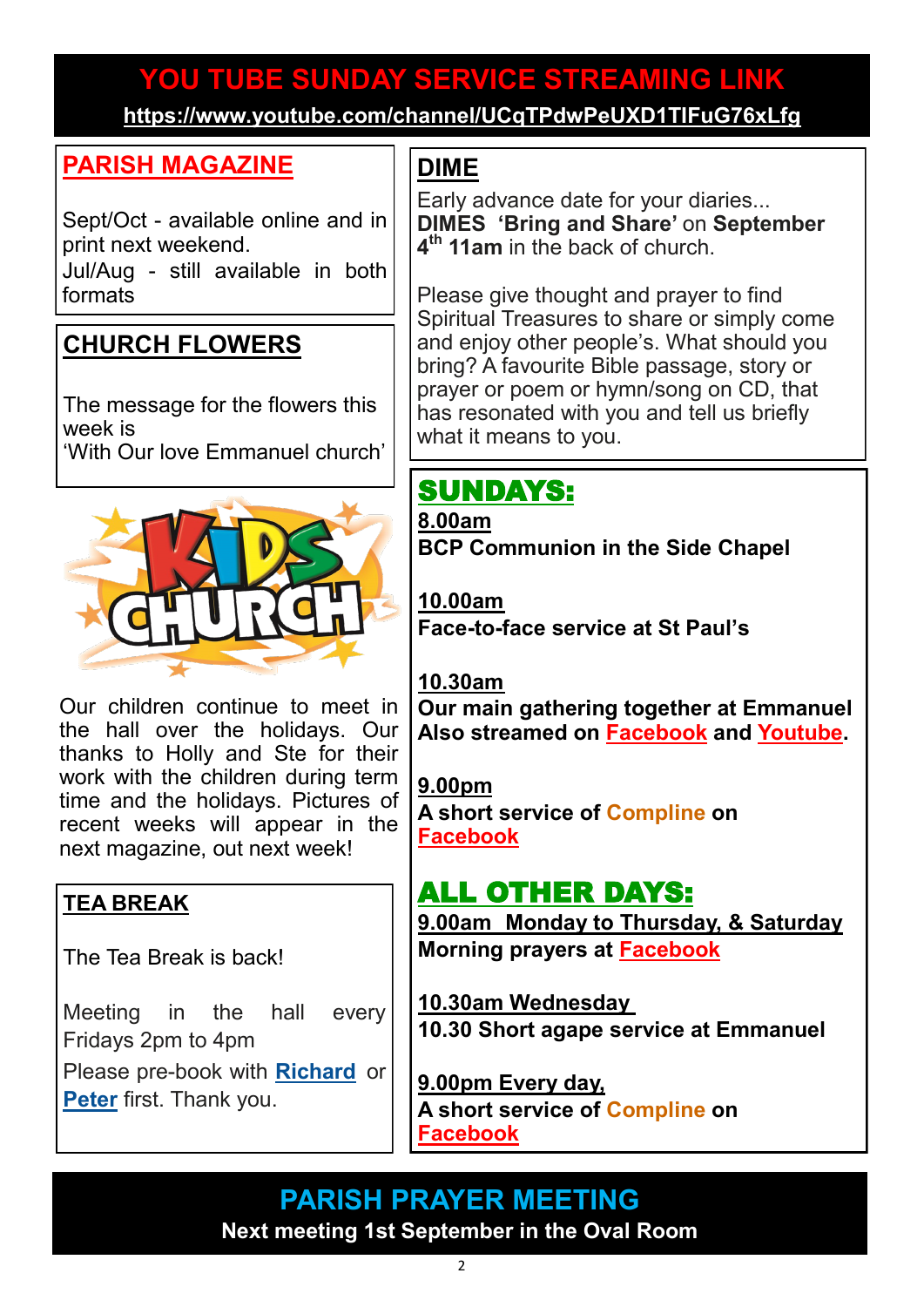## **MAGAZINE LINK**

#### **<https://www.emmanuelplymouth.co.uk/Publisher/File.aspx?ID=289560>**

#### **Support the Mission of the Month**

**[Shekinah](https://www.shekinah.co.uk/) –** a Christian mission helping the homeless in Plymouth**.** 

They say**: "**We see the person first, so we can work together to enable them to be the person they want to be. To be a voice for individuals with multiple and complex needs. We will achieve this by listening to what they tell us, advocating for what they need and supporting the changes that deliver that".

If you would like to give an outright donation and add gift aid, please contact Dominie Burns Or buy a delicious homemade cake or preserve, all proceeds to Shekinah.

> **Here is what is on offer this week: - CAKES –** *bakers are eager to offer you their wares – don't be shy.*

**Banana Bread** contact Mary Orchard 01752 668564 **Classic Victoria Sandwich and/or Ginger Cake** Linda Wheeler 01752 227003 **Flapjacks** contact Anne Tillett 07717 378474 **Fruit cake, Chocolate cake**, contact Aileen Nuttall 01752 224400 **Lemon Drizzle Cake** contact Dominie Burns 01752 665446 **Teabread** contact Dominie Burns 01752 665446 **Iced carrot cake traybake, 6, 12 or 24 slices,** Linda Wheeler 01752 227003 **Walnut and Banana Loaf with frosted Icing** Janet Asman 01752 771067 **PRESERVES** Marmalade, jam or chutney contact Dominie Burns 01752 665446 Crab Apple Jelly contact Aileen Nuttall 01752 224400 Please ring the donor to order and arrange collection or delivery and give them your donation Any queries: Linda Wheeler 01752 227003 or Dominie Burns 01752 665446 Thank you for all your support for the Mission of the Month. June £ 853.25 for Sahodar outreach to Nepal July £477.00 for The Bible Project August Shekinah

> Coffee Morning for Shekinah 10.30am Saturday August 28th

# **WEBSITE LINK**

**<https://www.emmanuelplymouth.co.uk/>**